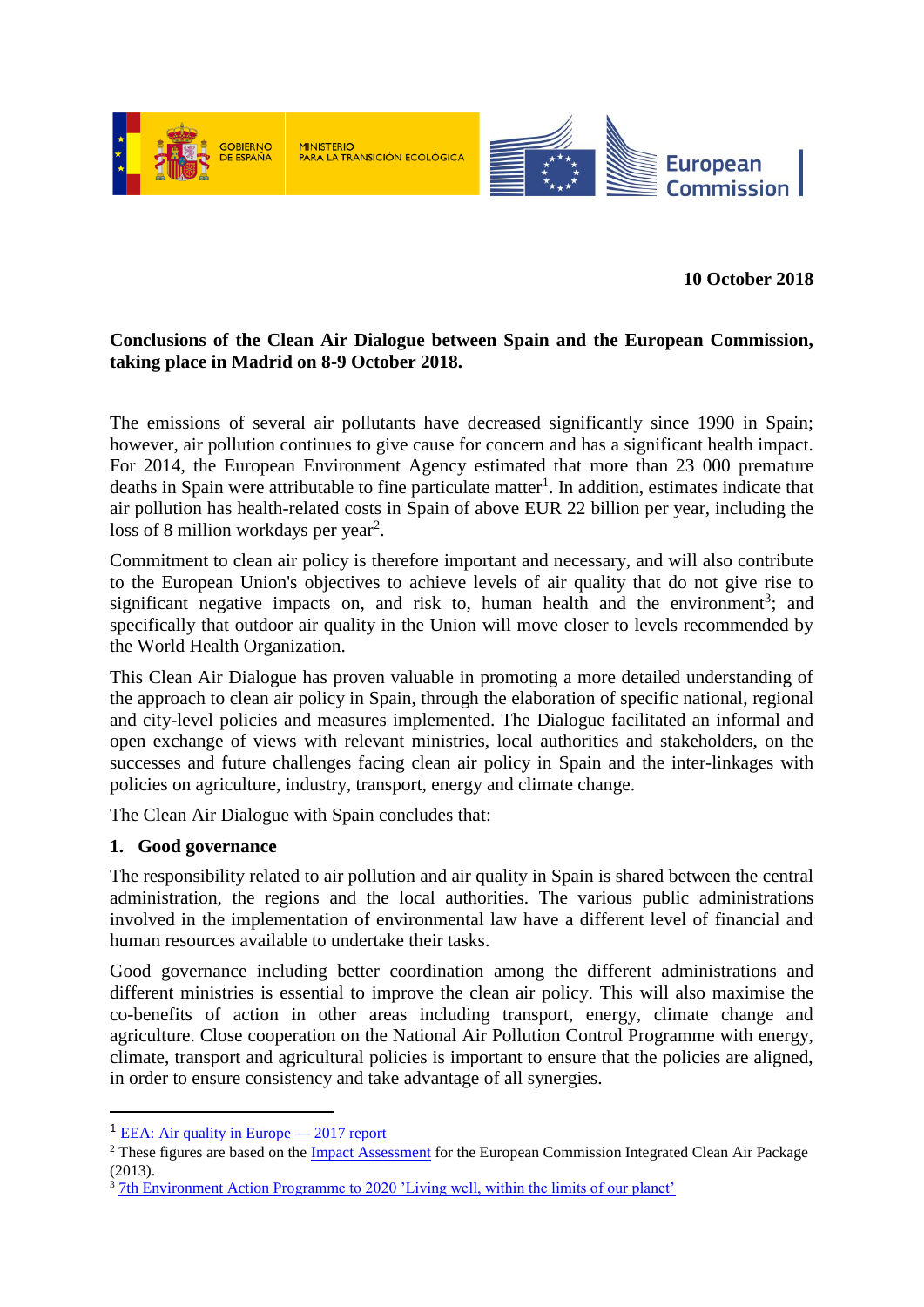Early and continuous involvement of the concerned stakeholders and transparency on upcoming measures and regulations are key to ensure effective implementation of mitigation measures and public acceptance.

Furthermore, it is important to keep in mind that objective, comparable and reliable air quality data and information is at the heart of being able to successfully engage stakeholders, manage air quality and achieve clean air.

# **2. Particulate matter**

Residential solid fuel combustion continues to be the largest contributing activity to PM emissions with 40% of total PM2.5 emissions in 2016.

The level of particulate matter emitted by open field burning of agricultural waste is high (26% of total  $PM<sub>2.5</sub>$  emissions in 2016).

The high level of emissions is reflected in the reported exceedances of EU air quality limit values for  $PM_{10}$  in ambient air.

Actions related to energy efficiency and energy renovation of buildings have been promoted, but there is an urgent need for planning further actions that can reduce emissions and improve air quality.

Meeting the EU air quality limit values for  $PM_{10}$  in ambient air and achieving the reduction commitments in 2020 and 2030 for  $PM_{2.5}$  in accordance with the NEC Directive will require that actions at many levels are being analysed – and decided as appropriate - such as:

- Requirements on the quality of solid fuels used in households and related market surveillance.
- Further incentives to accelerate scrapping of sub-standard solid fuel stoves and boilers.
- Further incentives to promote systematic transfer to cleaner heating sources.
- Keep raising public awareness on the health impact of residential solid fuel combustion and operation techniques in private households, as well as on existing activities relating to energy efficiency.

A ban on open field burning of agricultural waste seems highly relevant, and could, for instance, be combined with incentive schemes and restricting biomass energy production to emission-controlled facilities.

Reducing air pollution from the residential sector is very closely connected to policies on energy renovation of buildings, including insulation and low- and zero-emission energy production and use. All of these measures can contribute to eradication of energy poverty as well.

Climate and energy-related policies in these and other areas offer important synergies and cobenefits for air quality as well. It would therefore be relevant for Spain to further incorporate air quality efforts in these and other relevant policies.

The development of a National Air Pollution Control Programme by April 2019 as required by the NEC Directive will be a relevant milestone for Spain to set coordinated directions for policies and actions on air quality, renewable energy and energy renovation.

Good progress has been observed in the last years with the revision of the BAT conclusions for several sectors. Early and continuous involvement of industry in future BAT revision work should be encouraged. Relevant experiences from other Member States in relation to BAT impact assessments and emission projections could be useful for Spain.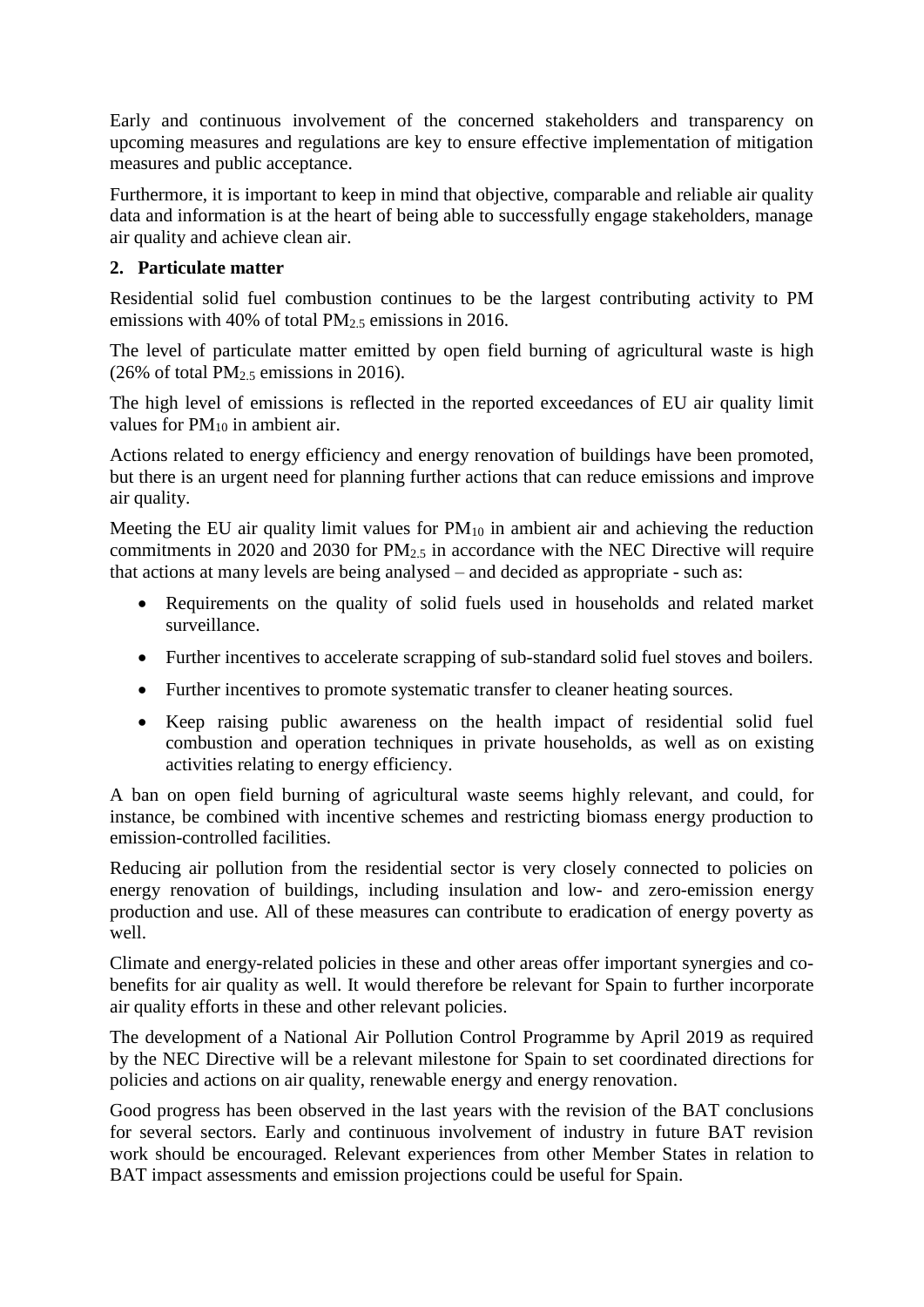Relevant experience from other Member States can also be drawn upon more generally and be facilitated notably by the Peer-to-Peer tool under the Environment Implementation Review of the European Commission. The workshop in Madrid in November 2018 on air quality policy implementation related to ozone is a prime example on this.

# **3. Nitrogen oxides**

EU air quality limit values are exceeded for  $NO<sub>2</sub>$  in several areas, posing a threat to public health in urban areas. It is relevant for Spain, concerned regions and major cities to accelerate the efforts to reduce emissions from the current and future fleet of vehicles, by taking the necessary measures in both short and medium-term at all administrative levels.

A mixture of policies utilised by other Member States should be considered in Spain, looking for example at fine-tuning low emission zones or other kinds of access restrictions for transport to the major cities; fiscal incentives to promote cleaner cars and modernisation of the current fleet, schemes supporting retrofitting of diesel vehicles to reduce emissions; incentives for promoting public transportation and non-motorized transport opportunities.

As emphasised previously by the European Commission in 2017 for the European Semester Report and the Environmental Implementation Report for Spain, the current imbalance of taxation between diesel and petrol for transport is not justified from an environmental perspective. Diesel fuel has a higher carbon and energy content than petrol, and its use leads to higher emissions of several pollutants, and should not be favoured by the taxation regime.

Often measures on greenhouse gas emissions, urban mobility and congestion management (e.g. charges) will also reduce air pollution. It is therefore relevant to use policies in these areas also as drivers for air quality improvements. Pursuing such synergies will also enhance the uptake of available national and EU funding for the reduction of air pollution.

# **4. Ammonia**

Agricultural production in Spain is expanding, which might challenge the reduction path for ammonia and will need close attention.

Ammonia emissions not only have a long-term impact on nature, but they can also have a short-term effect on human health. According to the European Environment Agency, a number of studies have confirmed that, through reactions in the atmosphere, ammonia emissions from agriculture contribute to episodes of high particulate matter (PM) concentrations experienced across certain regions of Europe. This also leads to exceedances of the PM<sup>10</sup> daily limit value set in the Air Quality Directive.

It is relevant for Spain to promote more measures that reduce ammonia emissions, such as low cost manure management techniques, in order to secure the necessary results and improvements. Ammonia reductions need to be factored into further development plans and projections, also bearing in mind that the implementation of such measures can generate economic benefits for the farmers, beyond health and environmental ones. A National Code of Good Agricultural Practices – as required by the NEC directive - would be an important step for this.

Vast experiences are available from other Member States on regulations and mitigation techniques that would be useful for Spain to consider and take inspiration from. The Peer-to-Peer tool of the European Commission is available to support the transfer of experiences between Member States by the direct involvement of experts from Member States.

Reduction of ammonia is closely linked with efforts to reduce greenhouse gases and nitrates from the agricultural sector. Synergies and co-benefits should therefore as far as possible be